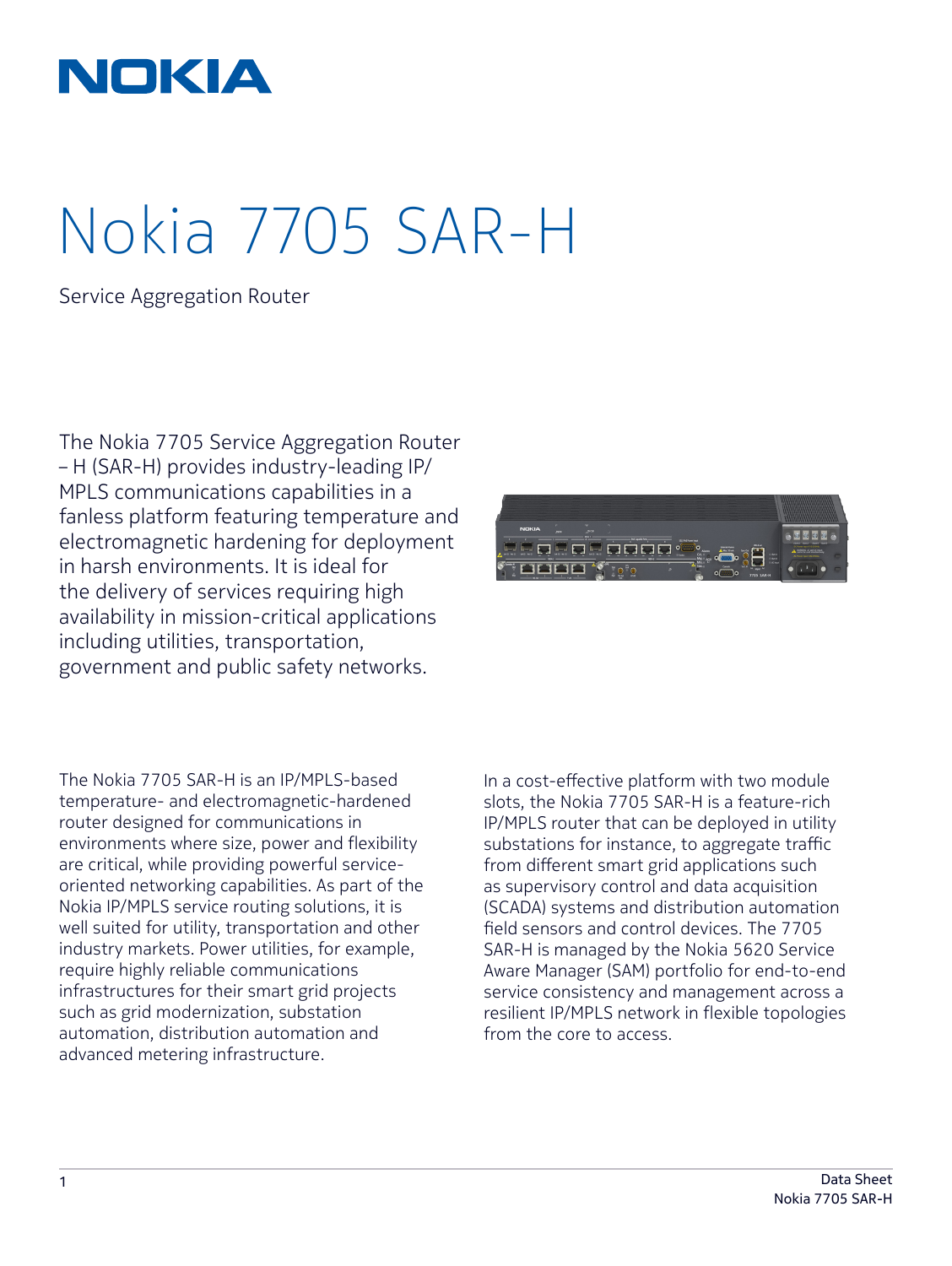## NOKIA

### Features

#### Service aggregation and networking

To provide a converged IP/MPLS networking solution, the Nokia 7705 SAR-H supports Layer 1, Layer 2 and Layer 3 virtual private networks (VPNs) to allow the separation of traffic between different applications or organizations. Example VPNs are as follows:

- Pseudowire transport for SCADA over RS-232 serial interface
- Virtual Private LAN Service (VPLS) for IEC 61850 Generic Object Oriented Substation Events (GOOSE) Messaging over multipoint Ethernet connections
- IP-VPN for SCADA over IP, IP-based video surveillance or Voice over IP (VoIP)

#### Flexible network infrastructure options

Various tunneling options are supported including MPLS, IP and Generic Routing Encapsulation (GRE) for aggregated traffic. When dynamic MPLS signaling is enabled, the end-to-end pseudowire is established using Targeted Label Distribution Protocol (T-LDP) and the MPLS tunnel using LDP and Resource Reservation Protocol with Traffic Engineering (RSVP-TE), as well as seamless MPLS. In addition, static provisioning of both MPLS tunnel and pseudowire is supported.

#### Label switched routing

The Nokia 7705 SAR-H can be configured as either a Label Edge Router (LER) or a full Label Switched Router (LSR), allowing deployment in access as well as aggregation applications. Label Switched Paths (LSPs) can be signaled using either the Label Distribution Protocol (LDP) or RSVP-TE. The 7705 SAR-H brings a strong suite of traffic engineering and resiliency capabilities using functions such as Constraint-based Shortest Path First (CSPF) routing, Fast Reroute (FRR), primary and secondary LSPs and redundant pseudowires.

#### Quality of service and traffic management

It is critical to maintain the end-to-end quality of service (QoS) for different traffic. Not all types of traffic have the same set of requirements. Protection and control traffic in particular require low latency, whereas other data traffic often has less stringent delay requirements but may be very sensitive to loss. To offer the required treatment throughout the network, traffic flows with different requirements are identified at the access and marked in-line with the appropriate QoS metrics.

The Nokia 7705 SAR-H utilizes extensive traffic management policies to ensure fairness with detailed classification and hierarchical scheduling including minimum/maximum, queue-based weighted round robin or strict priority and profiled scheduling, as well as multi-tier policing to differentiate and prioritize individual services and flows.

#### Operations, administration and maintenance

In order to ensure continuity of services, the Nokia 7705 SAR-H has a full set of operations, administration and maintenance (OAM) features. These features ensure rapid fault detection as well as efficient troubleshooting. Rapid commissioning of remote devices is supported through an integrated auto-discovery protocol.

#### Cyber security

The Nokia 7705 SAR-H has extensive integrated security features that help utilities defend against cyber security threats, ensure data privacy in general, and help meet North American Electric Reliability Corporation (NERC) Version 5 Critical Infrastructure Protection (CIP) compliance or other government cyber security regulations in particular. Key security features include the following:

- Wide variety of access control lists (ACLs)
- Extensive authentication features for control plane protection and user account management and profiling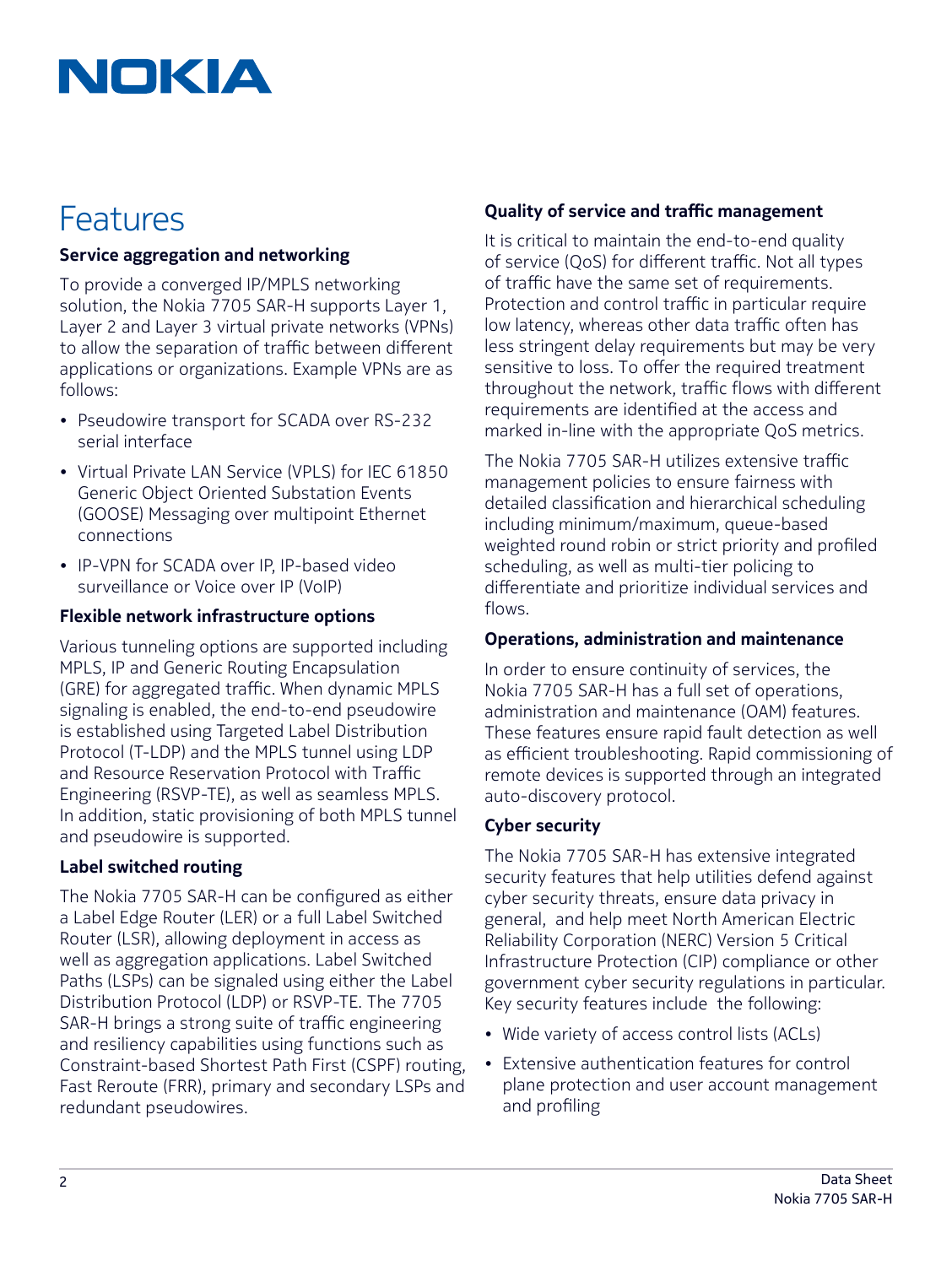

- Network group encryption (NGE) and IPSec Encryption supported includes AES 256/128, 3DES, and DES encryption. Authentication supported includes HMAC-SHA-512, HMAC-SHA-256, HMAC-MD5, and SHA-1-96.
- Network address translation (NAT)
- Zone-based stateful firewall

#### Synchronization

Accurate synchronization is important in communications networks in maintaining network operational integrity. The Nokia 7705 SAR-H supports the following range of timing options:

## Features and benefits

- External reference timing
- Line timing
- IEEE 1588v2 Precision Timing Protocol slave and boundary clock
- Synchronous Ethernet
- Adaptive clock recovery (ACR) timing
- IRIG-B (B000/B127) synchronization output
- Global Positioning System (GPS) receiver

| <b>Features</b>                                                         | <b>Benefits</b>                                                                                                                                                                                  |
|-------------------------------------------------------------------------|--------------------------------------------------------------------------------------------------------------------------------------------------------------------------------------------------|
| Purpose-built temperature/<br>electromagnetic-hardened fanless platform | Enables deployment in utility substations and other harsh<br>environments                                                                                                                        |
| Conformal coating option                                                | Protection against environmental contaminants                                                                                                                                                    |
| Range of built-in and modular interfaces                                | Provides flexibility, expandability and scalability in deployments                                                                                                                               |
| Full-featured IP/MPLS router                                            | Extends powerful IP/MPLS capabilities from core to the access in<br>flexible topologies                                                                                                          |
| Power over Ethernet (PoE), PoE+ capability                              | Enables the direct connection of PoE/PoE+ power devices                                                                                                                                          |
| Stateful zone-based firewall                                            | MPLS and service-aware configuration of firewall zones and policies<br>$\bullet$<br>(e.g. VPRN, IES)                                                                                             |
|                                                                         | Stateful session tracking for strong mitigation of attack scenarios<br>$\bullet$                                                                                                                 |
|                                                                         | Firewall<br>$\bullet$                                                                                                                                                                            |
| NAT/port address translation (PAT)                                      | Network address translation between public and private domains or<br>as an added security layer to hide internal addressing from potential<br>snooping attackers or other cyber security threats |
| Local DHCP server                                                       | • Allows users to decentralize IP address management deeper into<br>the network                                                                                                                  |
|                                                                         | Supports public and private addressing, including overlapped<br>$\bullet$<br>private addressing in the form of VPRNs in the same router                                                          |
| High and low input voltages                                             | Accommodates various substation and industry operating<br>requirements                                                                                                                           |
| Full range of timing options                                            | Ensures end-to-end network synchronization                                                                                                                                                       |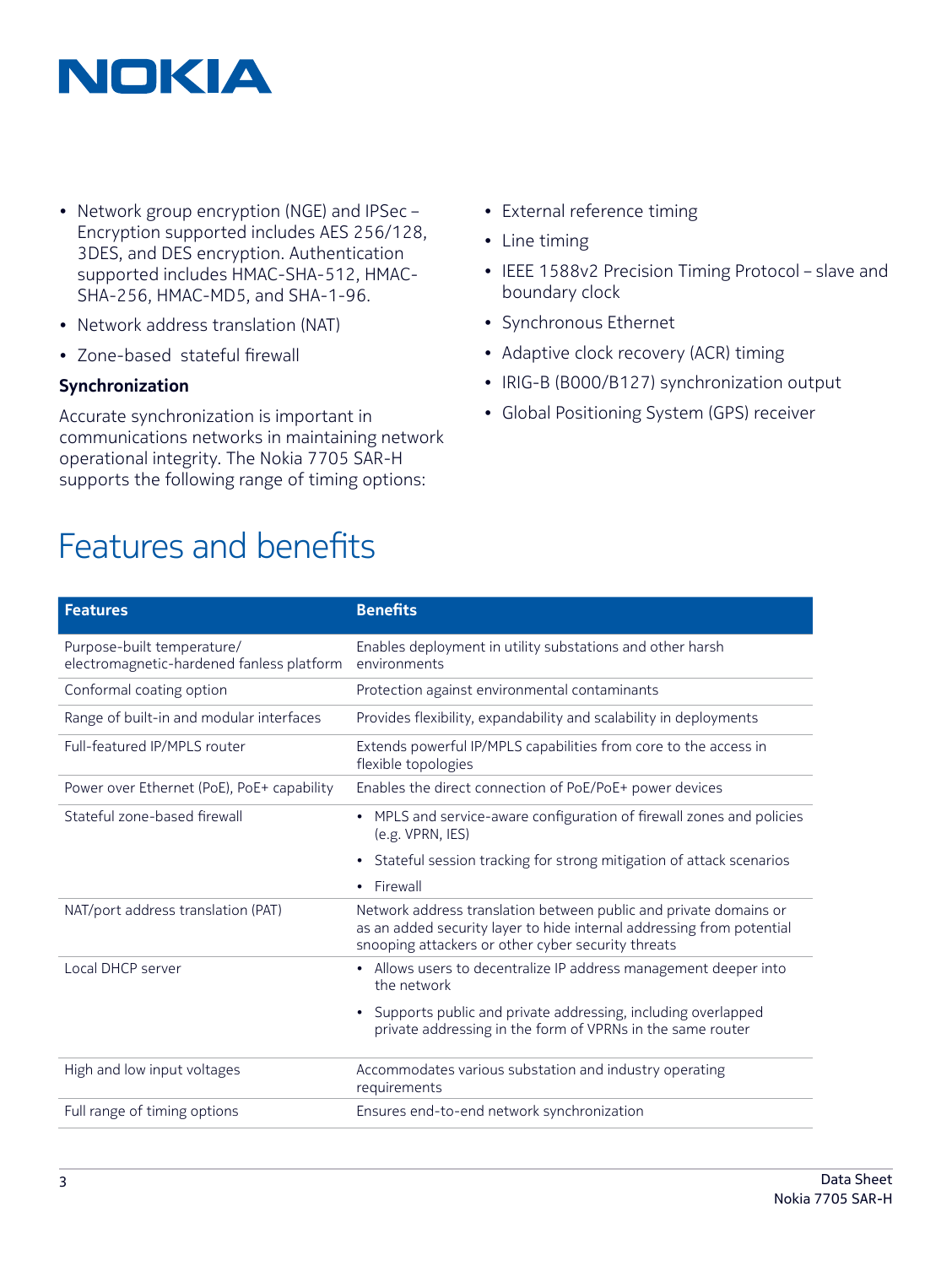

## Technical specifications

#### Hardware

The 7705 SAR-H is available in two chassis types to suit a broad range of applications. Tables 1, 2 and 3 provide a summary of the technical specifications of the 7705 SAR-H.

Nokia 7705 SAR-H interface types

- Main chassis
	- Four 10/100/1000BASE-T ports (PoE/PoE+ capable)
	- Two 100/1000BASE-TX ports (SFP)
	- Two combo 100/1000 Ethernet ports (SFP/RJ-45)
- Combo T1/E1/RS-232 module
	- Two T1/E1 ports for TDM and IP services
	- Two RS-232 (async) ports
- 4-port Fast Ethernet module
	- Four 10/100BASE-T ports

Nokia 7705 SAR-H technical specifications

• Operating temperature: -40°C (-40°F) to +65°C (+149°F)

- Power (redundant DC feeds)
	- High voltage: 88 V to 300 V AC/DC
	- Low voltage: +24 V/-48 V DC
- Physical dimensions
	- Height: 1.7RU (76.2 mm) (3 in)
	- Width: 254 mm (10 in)
	- Depth: 279.4 mm (11 in)
	- Weight: 7.7 kg (16.98 lb)
- Mounting
	- Standard 19-inch equipment rack- front and reverse options
	- Wall
	- IP40 packaging
- Cooling
	- Fanless, passively cooled
- Power utility substation
	- IEEE 1613 Class 2
	- IEC 61850-3
- Railway
	- $-$  EN 50121-4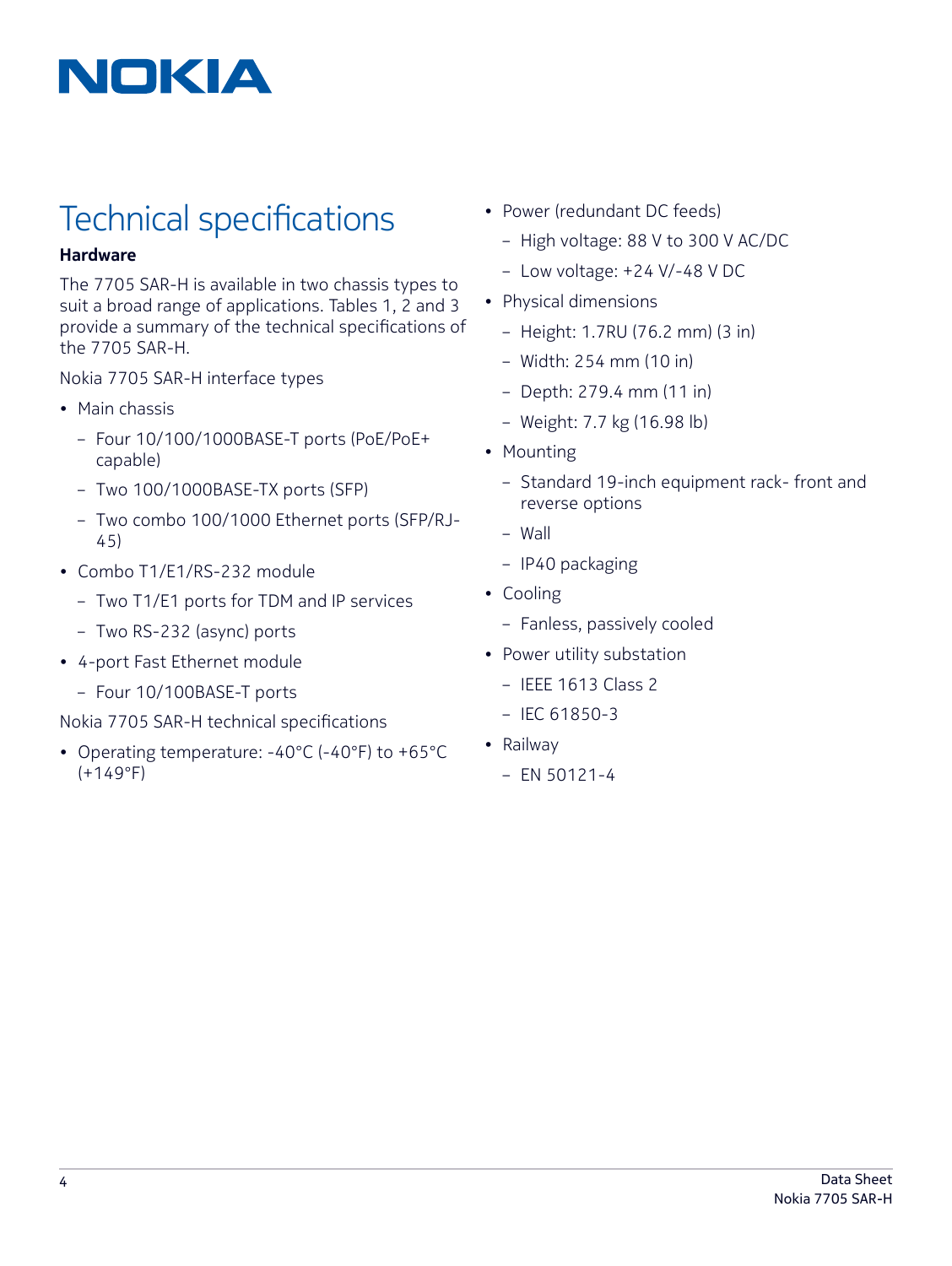

#### Table 1. Nokia 7705 SAR-H part numbers

| <b>Part Number</b> | <b>Part Name</b>                                         | <b>Description</b>                                                                                                                                                                                                                                                                                             |
|--------------------|----------------------------------------------------------|----------------------------------------------------------------------------------------------------------------------------------------------------------------------------------------------------------------------------------------------------------------------------------------------------------------|
| 3HE06969AA         | SAR-H High Voltage Shelf                                 | SAR-H shelf with high voltage power input (88 V to 300 V AC<br>or DC). Contains 4 x SFP GigE and 4 x RJ-45 10/100/1000<br>PoE-capable Ethernet ports and 2 module positions. Supports<br>PoE on 2 ports without external supply                                                                                |
| 3HE06969CA         | SAR-H High Voltage Shelf<br>(Conformal Coated)           | Conformal coated SAR-H shelf with high voltage power input<br>(88 V to 300 V AC or DC). Contains 4 x SFP GigE and 4 x RJ-<br>45 10/100/1000 PoE-capable Ethernet ports and 2 module<br>positions. Supports PoE on 2 ports without external supply                                                              |
| 3HE06969BA         | SAR-H Low Voltage Shelf                                  | SAR-H shelf with low voltage power input (+24 V/-48 V DC).<br>Contains 4 x SFP GigE and 4 x RJ-45 10/100/1000 PoE-<br>capable Ethernet ports and 2 module positions. Supports PoE<br>on 2 ports without external supply                                                                                        |
| 3HE06969DA         | SAR-H Low Voltage Shelf<br>(Conformal Coated)            | Conformal coated variant of combo module supporting 2 x<br>T1/E1 ports with TDM and IP functionality and 2 x RS-232<br>serial data ports. RJ-45 connectors for interconnection to end<br>equipment. Supports PoE on 2 ports without external supply                                                            |
| 3HE06973AA         | SAR-H ASAP/Serial<br>Combo Module                        | Combo module supporting 2 x T1/E1 ASAP ports and 2 x RS-<br>232 serial data ports. RJ-45 connectors for interconnection to<br>end equipment                                                                                                                                                                    |
| 3HE06973BA         | SAR-H ASAP/Serial<br>Combo Module<br>(Conformal Coated)  | Conformal coated variant of combo module supporting 2 x<br>T1/E1 ports with TDM and IP functionality and 2 x RS-232<br>serial data ports. RJ-45 connectors for interconnection to end<br>equipment.                                                                                                            |
| 3HE07955AA         | <b>GPS Receiver Module</b>                               | An integrated GPS receiver, which can provide a PRC-traceable<br>frequency, PRTC-traceable time of day clock and geographic<br>location                                                                                                                                                                        |
| 3HE09303AA         | SAR-H 4 Port Fast<br><b>Ethernet Module</b>              | Fast Ethernet module supporting 4 x RJ-45 10/100 Ethernet<br>data ports. RJ-45 connectors for interconnection to end<br>equipment                                                                                                                                                                              |
| 3HE08607AA         | Right-to-use (RTU) 7705<br>SAR-H Basic IP Sec<br>License | RTU - SAR-H Basic IPSec license. Including encryption<br>throughput of 150 Mb/s and maximum of 25 IPSec tunnels.<br>One (1) OS license is required for each SAR-H in the network.                                                                                                                              |
| 3HE08607AB         | RTU - 7705 SAR-H UP-<br>Basic to Full IPSec License      | RTU - SAR-H Upgrade IPSec license. Upgrade Basic IPSec<br>license to Full IPSec license. One (1) OS license is required for<br>each SAR-H in the network.                                                                                                                                                      |
| 3HE08607AC         | RTU - 7705 SAR-H Full<br><b>IPSec License</b>            | RTU - SAR-H full IPSec license                                                                                                                                                                                                                                                                                 |
| 3HE09259AA         | RTU - 7705 SAR-H NGE<br>License                          | SAR-H Network Group Encryption license                                                                                                                                                                                                                                                                         |
| 3HE06970AA         | 100W 48V DC Power<br>Supply - HV Input                   | External supply required to supply additional PoE power to the<br>SAR-H. Can also be used to provide 48 V DC (nominal) to other<br>equipment via 9-pin D-sub-connector. 85 V to 265 V AC or 88<br>V to 300 V DC input. 100 W output power. -40°C (-40°F) to<br>+65°C (+149°F) operation. IP40 enclosure rating |